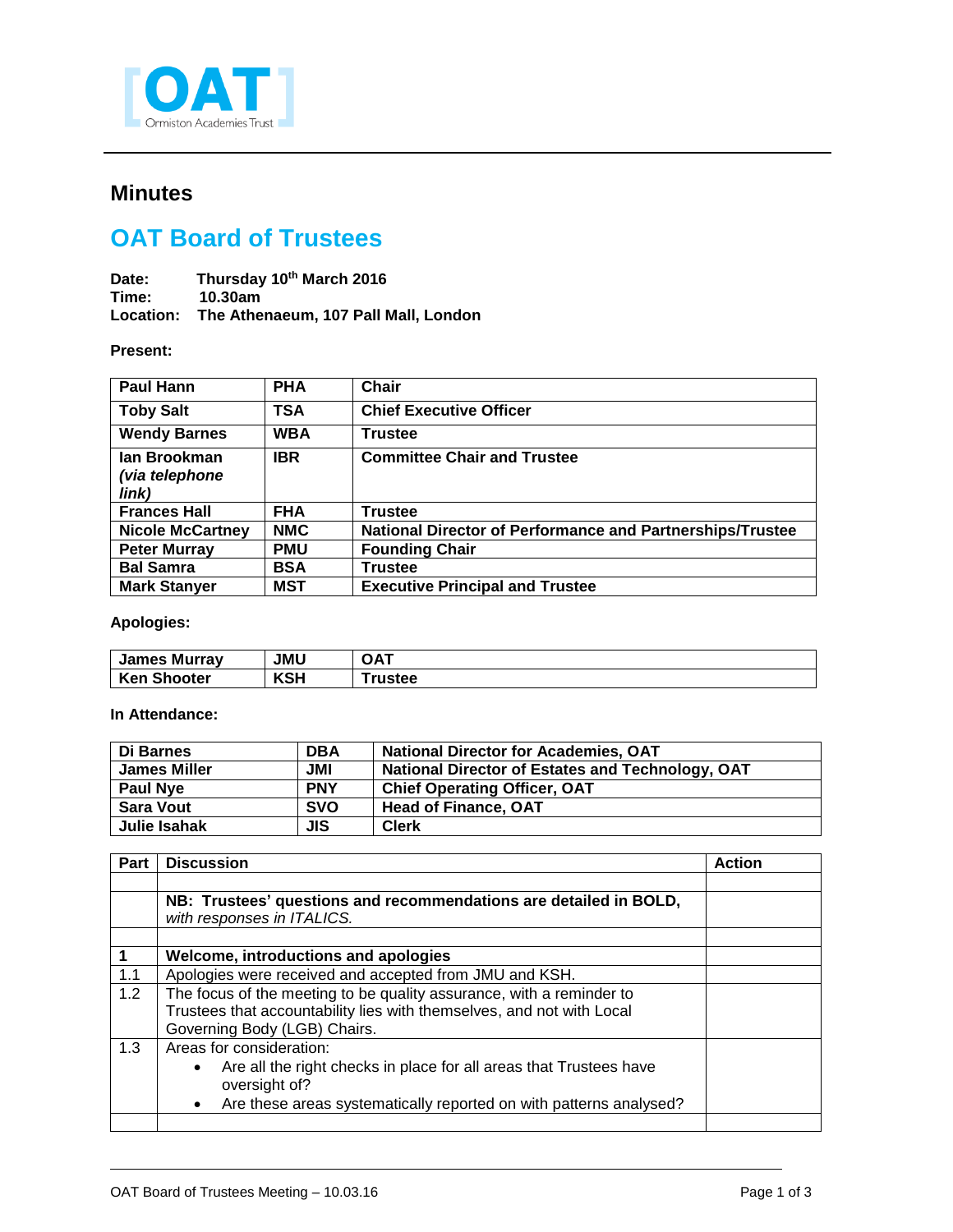

| $\mathbf{2}$     | <b>Minutes</b>                                                                                                                           |                    |  |
|------------------|------------------------------------------------------------------------------------------------------------------------------------------|--------------------|--|
| 2a.1             | Declarations of interests and Trustees interests for OAT website                                                                         |                    |  |
| 2a.2             | All information has been published on the website as required.                                                                           |                    |  |
| 2b.1             | To confirm the minutes of the Board meeting held on 17th December                                                                        |                    |  |
|                  | 2015                                                                                                                                     |                    |  |
| 2b.2             | Agreed as a true and correct record of the meeting.                                                                                      |                    |  |
| 2c.1             | <b>Matters arising</b>                                                                                                                   |                    |  |
| 2c.2             | Schemes of Delegation meeting - completed.                                                                                               |                    |  |
| 2c.3             | PNY discussions with Grant Thornton - completed.                                                                                         |                    |  |
|                  |                                                                                                                                          |                    |  |
| 3                | <b>Update School Improvement Sub-committee</b>                                                                                           |                    |  |
| $\overline{3.1}$ | A new system to provide an overview of academy performance data was<br>discussed.                                                        |                    |  |
| 3.2              | Discussion took place with regards the following Governance issues:                                                                      |                    |  |
|                  | 1) The Annual Safeguarding Quality Assurance                                                                                             |                    |  |
|                  | Revert to Financial Oversight and Risk committee (FOR)<br>$\bullet$                                                                      | <b>FOR</b>         |  |
|                  | (21.04.16) and also feature as a standard item on the School                                                                             | Committee/         |  |
|                  | Improvement Sub-committee (SIS).                                                                                                         | SIS Sub-           |  |
|                  | OAT to set parameters about day to day management<br>$\bullet$                                                                           | committee          |  |
|                  | delegated to LGBs.                                                                                                                       |                    |  |
| 3.3              | 2)<br>Policies                                                                                                                           |                    |  |
|                  | An agreement is in place with an organisation to quality                                                                                 |                    |  |
|                  | assure policies.                                                                                                                         |                    |  |
|                  | Only four policies are required to go through the LGB. There<br>$\bullet$<br>must be absolute clarity on these and they must be reviewed |                    |  |
|                  | annually. All others can be delegated to a committee or                                                                                  |                    |  |
|                  | individually to a member of the senior team.                                                                                             |                    |  |
| 3.4              | A discussion on the context of Governor accountability followed:                                                                         |                    |  |
|                  | OAT has a mission to be devolutionary but assured.<br>$\bullet$                                                                          |                    |  |
|                  | LGBs should comprise high quality and committed personnel who<br>$\bullet$                                                               |                    |  |
|                  | might make up any potential wider boards.                                                                                                |                    |  |
|                  | OAT will be moving over time to a hob governance model. A route<br>$\bullet$                                                             | <b>Julie Bloor</b> |  |
|                  | map will be prepared.                                                                                                                    |                    |  |
| 3a               | Minutes of the last meeting held on 11 <sup>th</sup> February 2016                                                                       |                    |  |
|                  | Circulated to Trustees in advance of the meeting.                                                                                        |                    |  |
| 3b               | School Improvement Update - Predictions 2016                                                                                             |                    |  |
|                  | There was discussion around predicted grades.<br>$\bullet$                                                                               |                    |  |
|                  |                                                                                                                                          |                    |  |
| 4                | <b>Update Finance Committee</b>                                                                                                          |                    |  |
| 4a               | Minutes from Audit Committee and FOR Committee meetings held on 27 <sup>th</sup>                                                         |                    |  |
|                  | January 2016                                                                                                                             |                    |  |
|                  | Grant Thornton (GT) has been instructed to reconsider its fee basis<br>$\bullet$<br>and will revert back to the Board with proposals.    |                    |  |
| 4b               | Financial support for Academies - cash flow and school improvement                                                                       |                    |  |
|                  | initiatives:                                                                                                                             |                    |  |
|                  | 1)<br>Cash Flow                                                                                                                          |                    |  |
|                  | A straightforward loan agreement to be offered to Academies                                                                              | Item for           |  |
|                  | requiring short term financial support was discussed and agreed.                                                                         | Principals'        |  |
|                  | <b>School Improvement Investment Fund</b><br>2)                                                                                          | <b>Forum</b>       |  |
|                  | PN outlined the opportunity for academies to apply to an investment                                                                      | (11.03.16)         |  |
|                  | fund to accelerate progress and this was agreed.                                                                                         |                    |  |
| 4c               | <b>Master Funding Agreement and Protections</b>                                                                                          |                    |  |

j